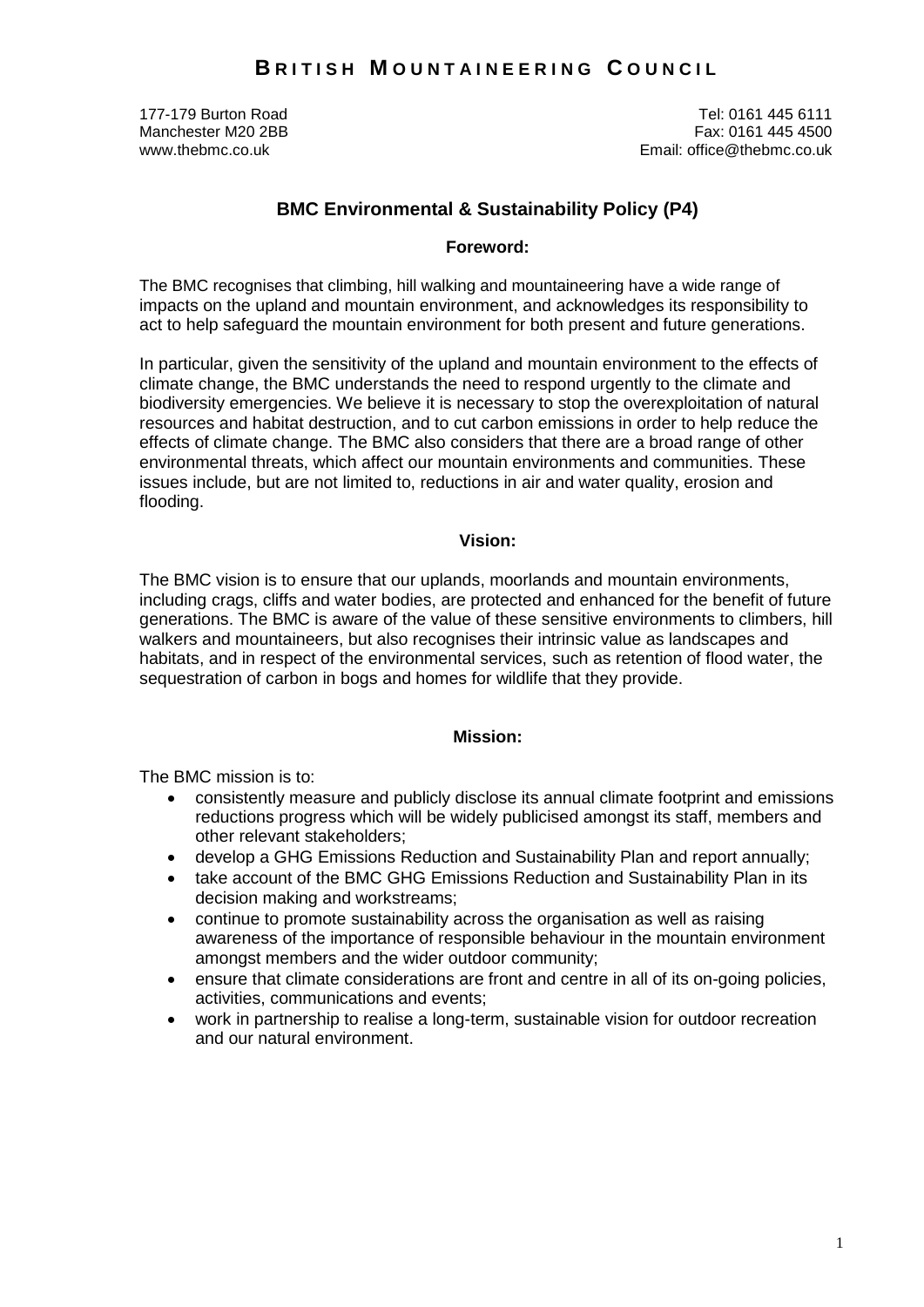## **The Environmental and Sustainability Policy**

The Environmental and Sustainability Policy acts as a high-level statement of intent and commits the BMC to:

- 1. Quantifying, as far as reasonably practical, the environmental impacts of the BMC as an organisation;
- 2. Seek to reduce the biodiversity, landscape and climate change impacts of travel to and within mountain environments;
- 3. Working to enhance and protect mountain environments from not only the aspect of their use for climbing, mountaineering and walking, but also for their own intrinsic value and for the benefit of its communities';
- 4. Help manage expectations (educate and inform members and wider mountain users) in an evolving and changing landscape;
- 5. Support and enhance mountain and upland economies;
- 6. Lobby and make representations to decision makers, and work with other organisations to secure the BMC environmental vision.

The BMC has determined the following key areas of impact for action:

## **1 Environmental Impacts of the BMC**

## *BMC operations*

In its day-to-day operations and processes, the BMC has an impact on the environment, through the resources it uses such as paper, energy and also through the waste products it produces, such as solid wastes and emissions from heating and transport as well as use and disposal of BMC materials and merchandise including guidebooks and equipment.

We will seek to quantify these effects and implement measures to ensure day to day office practices have as small an impact on the environment as is possible. This will be achieved through;

- Developing a Zero Pollution and Zero Waste Pathway with the aim of eliminating waste and pollution and looking to circular economy principles;
- Influencing though procurement and partnerships: sharing our approach and working with our partners to develop pathways for the whole industry;
- Producing guidance for members, events, clubs and office: outlining the steps needed to ensure we move towards zero waste and zero pollution.

## *Energy use*

The BMC recognises that climate change will increasingly lead to changes that will affect biodiversity and our members' recreational interests.

The BMC will improve its own energy pathway by:

- Continuing to achieve carbon net zero from its operations (initially achieved in 2020) by investing in local landscape-restoration projects that help store carbon and other carbon reduction projects, setting a science-based target, and reducing emissions through energy-efficiency, the use of renewable energy, reduced travel and lowercarbon forms of travel;
- Developing a Zero Carbon Pathway: making intelligent use of energy and other natural resources with power-down through energy efficiency and power-up through the use of renewables;
- Work with clubs and other sector interests to help reduce energy use. In particular, support hut owners and managers to install off-grid renewable energy sources and/or install measures to reduce energy use, particularly at huts using oil or bottled gas as heating sources;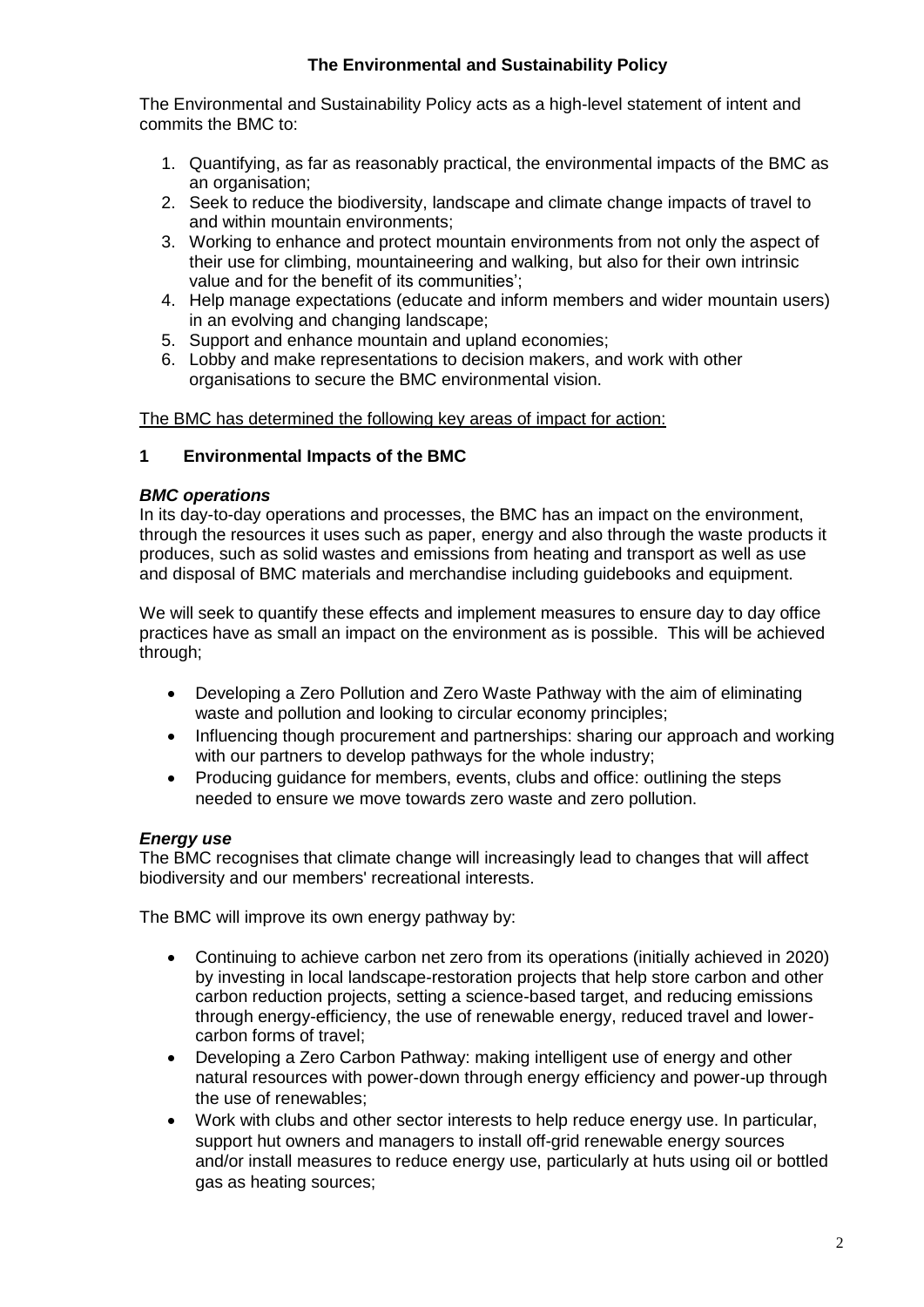- Off-setting its own carbon footprint by supporting a scheme that invests in a UK based, landscape wide programme;
- Working towards implementing an Environmental Management System which conforms to ISO14001.

# **2 Transport & Travel**

The single largest source of carbon emissions from activities associated with climbing, hillwalking and mountaineering is transport. Developing the infrastructure to support private car use is also damaging to habitats and air quality. The BMC acknowledges the tension between expedition and holiday travel globally, and the need to urgently cut carbon emissions.

The BMC will seek to reduce the contribution that travel makes by:

- Promoting the use of sustainable transport and low carbon travel options (car share options, public transport, walking, cycling and other non-car modes);
- Encouraging the use of web conferencing and remote meetings to reduce the need to travel;
- Ensuring, as far as reasonably practicable, that meetings, events and competitions organised by the BMC can be accessed by public transport and by promoting car share options and mechanisms to achieve this.

The BMC also supports prioritising active travel options such as walking and cycling, and supports campaigns and policies that improve suitable public transport services for rural communities that need to be better connected. The BMC will develop and maintain a Sustainable Transport Policy which will contain more information on all of these issues.

## **3 Enhance & Protect Biodiversity and Landscapes**

A number of nationally and internationally protected flora and fauna species are found in the mountain environment and other areas valued for their wild land character in England and Wales. The BMC actively supports the protection of their habitats and will work with conservation bodies and land managers to ensure that appropriate restrictions are designed to have the least impact on member activities. On particularly sensitive sites, the BMC will also support research and monitoring to ensure conservation programmes are effective. The BMC will continue to protect our natural environment by:

- Seeking opportunities to remedy biodiversity loss. This means better protecting species and our most important habitats, with no reduction in the current level of protection, and positively supporting nature's recovery;
- Promoting Biodiversity Net Gain and Environmental Land Management, along with other funding mechanisms for recovering nature, amongst partners and neighbouring land owners;
- Supporting and embracing nature-based solutions to enhance climate resilience.
- Working with landowners and managers to advise on visitor usage and appropriate access and conservation improvements;
- Promoting good practice and responsible behaviour to climbers, hill walkers and mountaineers and adherence by its members to access restrictions through its Regional Access Database (RAD);
- Ensuring that sites owned by the BMC are actively managed as exemplars of good practice;
- Encouraging, educating and where possible incentivising its members to reduce their personal environmental impact associated with their activities.

The BMC will seek to protect mountain landscapes from inappropriate development.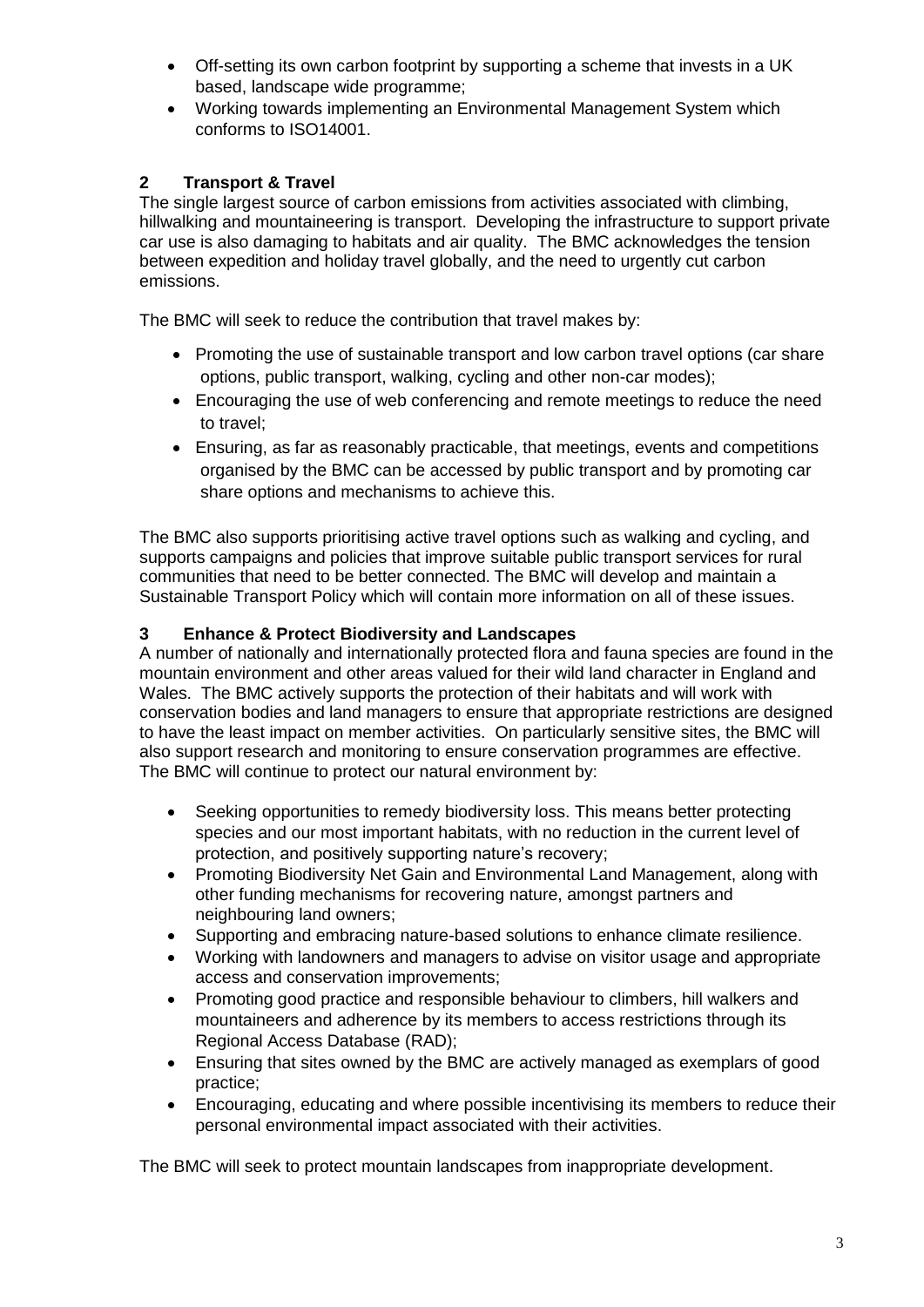The range of landscapes that BMC members recognise as valuable is broad, from wilder environments of semi-natural habitat, including mountains, uplands, moors and sea cliffs, to outcrops bordering arable land and disused quarries, which can be in urban and rural areas. All these landscapes are important for their scenic beauty and cultural value. They provide habitats for threatened species and their conservation secures vital elements of our natural and cultural heritage. These landscapes can also provide vital services in protecting water quality, reducing downstream flood risk and offering efficient carbon storage.

The BMC wants these landscapes to be managed and protected for future generations so they remain sanctuaries for quiet and sustainable recreation as well as areas in which sustainable agriculture and silviculture can be carried out. We will work with all those with an interest in conserving our important landscapes to strike a proper balance between development and conservation.

The BMC will maintain and keep under review its Landscape Charter which contains more guidance as to when it will oppose developments that would have a negative impact on access to, and protection of, the natural environment. The stance of the BMC is to have regard for the type of development proposed, the scale and design of proposals and the environmental, biodiversity and landscape value of the area as well as its recreational importance. The BMC will also;

- Seek to influence planning and policymakers at local and national level and advocate local, sustainable development within communities where and when appropriate;
- Lobby for better protection of habitats and upland landscapes, with no reduction in the current level of protection, and positively support nature recovery;
- Encourage green and sustainable forms of transport by seeking to amend planning guidance so that it promotes a shift towards walking, cycling and green public transport as the main forms of transport.

## **4 Supporting Upland and Mountain Economies**

Hill walking, mountaineering and climbing has brought economic opportunities to previously isolated and undeveloped areas of the UK and beyond, and visitors should respect the needs of people who live and work in these areas. The BMC will continue to promote the local, economic benefits of hill walking, mountaineering and climbing and encourage members and clubs to contribute to the economies of local communities by:

- Utilising locally owned accommodation, restaurants and shops;
- Collaborating with local partners on issues that pose a significant benefit or impact on the local area;
- Supporting local nature-based solutions to enhance climate resilience and landscape improvements;
- Work to influence government policies that directly affect our members' interests, promote sustainable management practices and help protect our upland and mountain regions.

## **5 Partnership working & lobbying**

The BMC will also use its influence to encourage and support its partners, stakeholders and others to reduce their environmental impact and carbon emissions, and to raise awareness through joint initiatives and campaigns by;

- Campaigning collectively to increase our influence on the protection of our natural environment and sustainable access to the places we love;
- Collaborating on and supporting responses to issues that pose a significant benefit or impact on our mountains or upland areas as well as codes of good practice;